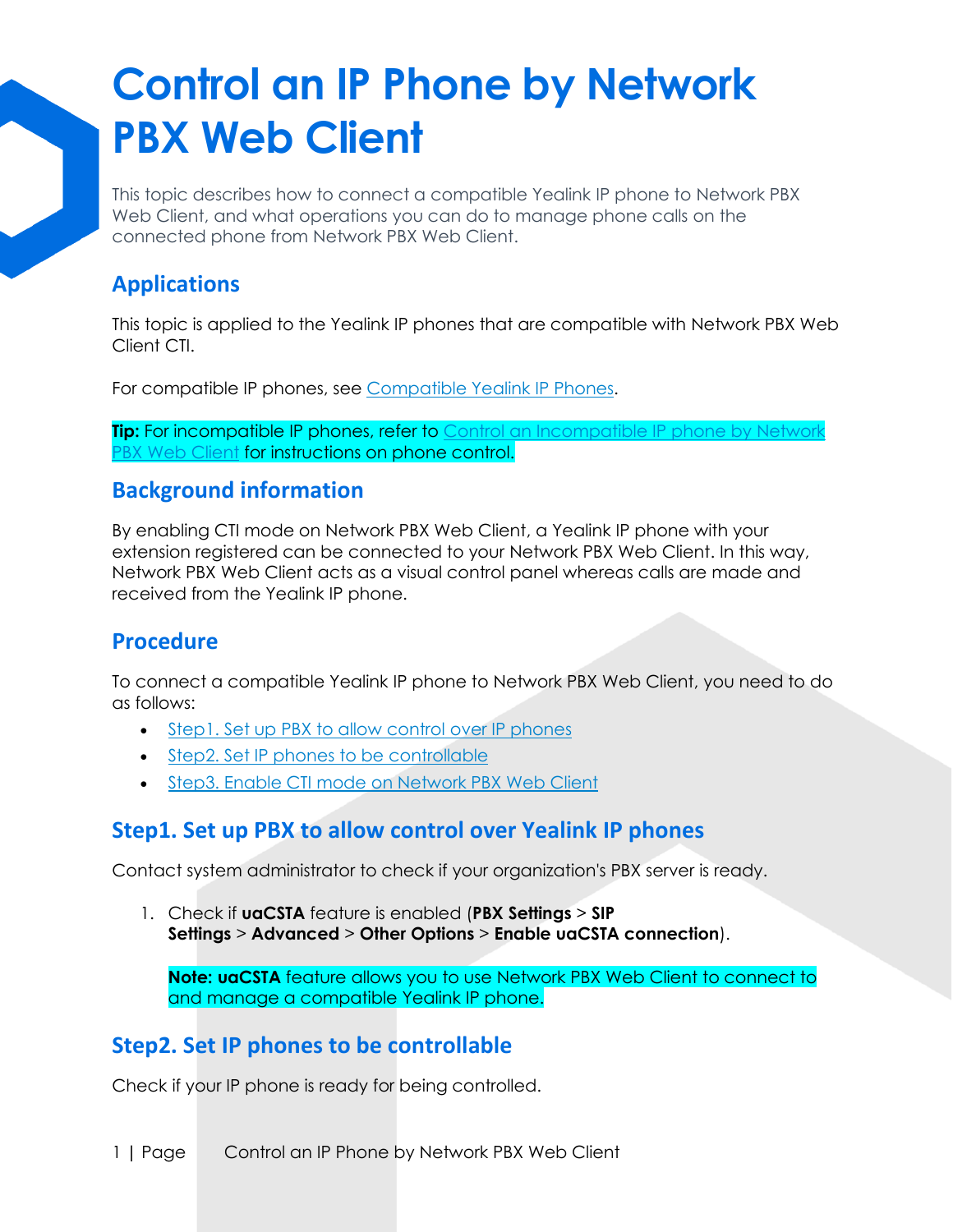## **Control an IP Phone by Network PBX Web Client**

1. Check if the extension registered on the IP phone is the same as that of Network PBX Web Client.

**Note:** Register only one account on the IP phone, or CTI feature may not work.

2. If system administrator has assigned your extension to the IP phone via Auto Provisioning, your IP phone is ready for being controlled.

**Note: CSTA Control** feature is enabled in the default Auto Provisioning template that is provided by PBX for your IP phone.

3. If system administrator has manually registered your extension to the IP phone, you need to enable **CSTA control** feature on the IP phone.

The following instructions take Yealink T56A as an example.

- a. Log in to the phone web interface.
- b. Go to **Features** > **Remote Control**.
- c. On the **Remote-Control** page, turn on the option **CSTA Control**.

| <b>T56A</b>            |                                                     |            |   |
|------------------------|-----------------------------------------------------|------------|---|
| <b>U</b> Features<br>× | <b>O</b> Default password is in use. Please change! |            |   |
| Forward & DND          | <b>Remote Control</b>                               |            |   |
| General Information    | Push XML Server IP Address                          |            | ๏ |
| Audio                  | SIP Notify                                          | <b>CEE</b> | 0 |
| Intercom               | Block XML in Calling                                | 10011      | ◉ |
| <b>Transfer</b>        | Action URI Allow IP List                            | any        | ø |
| Pick up & Park         | CSTA Control                                        | <b>ON</b>  |   |
| <b>Remote Control</b>  |                                                     |            |   |

- d. Click **Confirm**.
- e. In the pop-up dialog box, click **OK** to reboot the phone.

#### **Step3. Enable CTI mode on Network PBX Web Client**